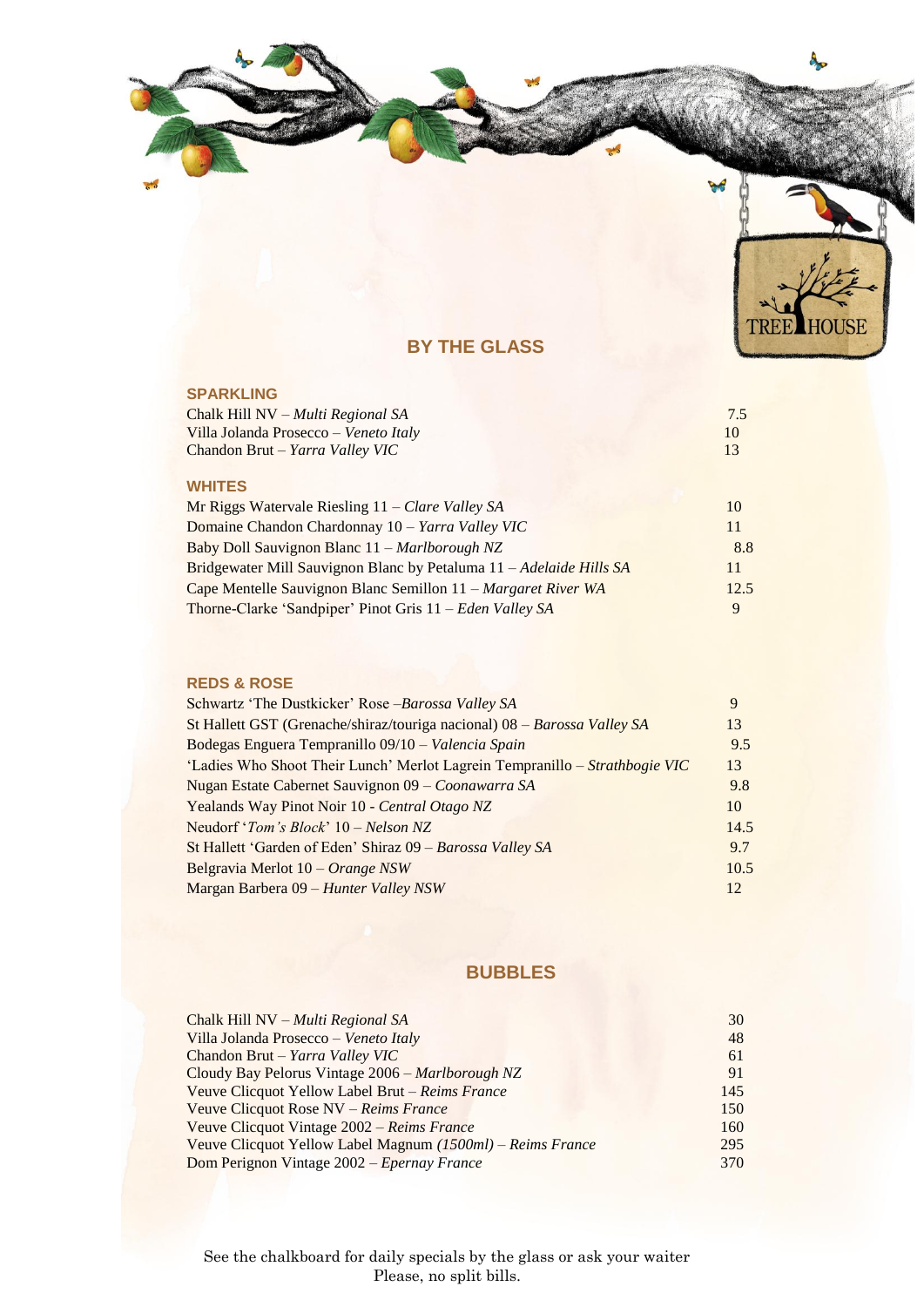

# Mr Riggs Watervale 11 *– Clare Valley SA* 46 Astrolabe 11 – *Wairu Valley NZ* 55 Henschke Julius 11 *– Eden Valley SA* 66 Prophets Rock 08 – *Central Otago NZ* 80

#### **CHARDONNAY**

**RIESLING** 

| Eagle Vale 09 – Margaret River WA                      | 39 |
|--------------------------------------------------------|----|
| Domaine Chandon 10 – Yarra Valley VIC                  | 52 |
| Pike & Joyce $10 - Adelaide$ Hills SA                  | 59 |
| Laurance $09$ – Margaret River WA                      | 70 |
| Fougeray de Beauclair L'Ormical $09 - Burgundy$ France | 79 |

#### **SAUVIGNON BLANC & BLENDS**

| Baby Doll 11 - Marlborough NZ                                | 40 |
|--------------------------------------------------------------|----|
| See Saw Sem Sav Blanc 11 – Hunter Valley/ Central Ranges NSW | 44 |
| La Flor de Pulenta 10 – Mendoza Argentina                    | 46 |
| Bridgewater Mill by Petaluma 11 – Adelaide Hills SA          | 52 |
| Cape Mentelle Sav Blanc Semillon 11 – Margaret River WA      | 59 |
| Isabel Estate $11 - \text{Marlborough } NZ$                  | 68 |
| Cloudy Bay $11 - \text{Marlborough } NZ$                     | 76 |
| Chateau de Sancerre 09 – Loire Valley France                 | 86 |
|                                                              |    |

## **CRISP & AROMATIC WHITES**

| Tscharke <i>'Girl Talk'</i> Savagnin 11 – Barossa Valley SA       | 45 |  |
|-------------------------------------------------------------------|----|--|
| Philip Shaw <i>The Dreamer'</i> Viognier $10 - Orange$ <i>NSW</i> | 46 |  |
| Coriole Fiano 11 – McLaren Vale SA                                | 48 |  |
| Tomero Torrontes 10 – Mendoza Argentina                           | 62 |  |

#### **PINOT GRIS & GRIGIO**

| 42 |
|----|
| 44 |
| 47 |
| 50 |
| 57 |
|    |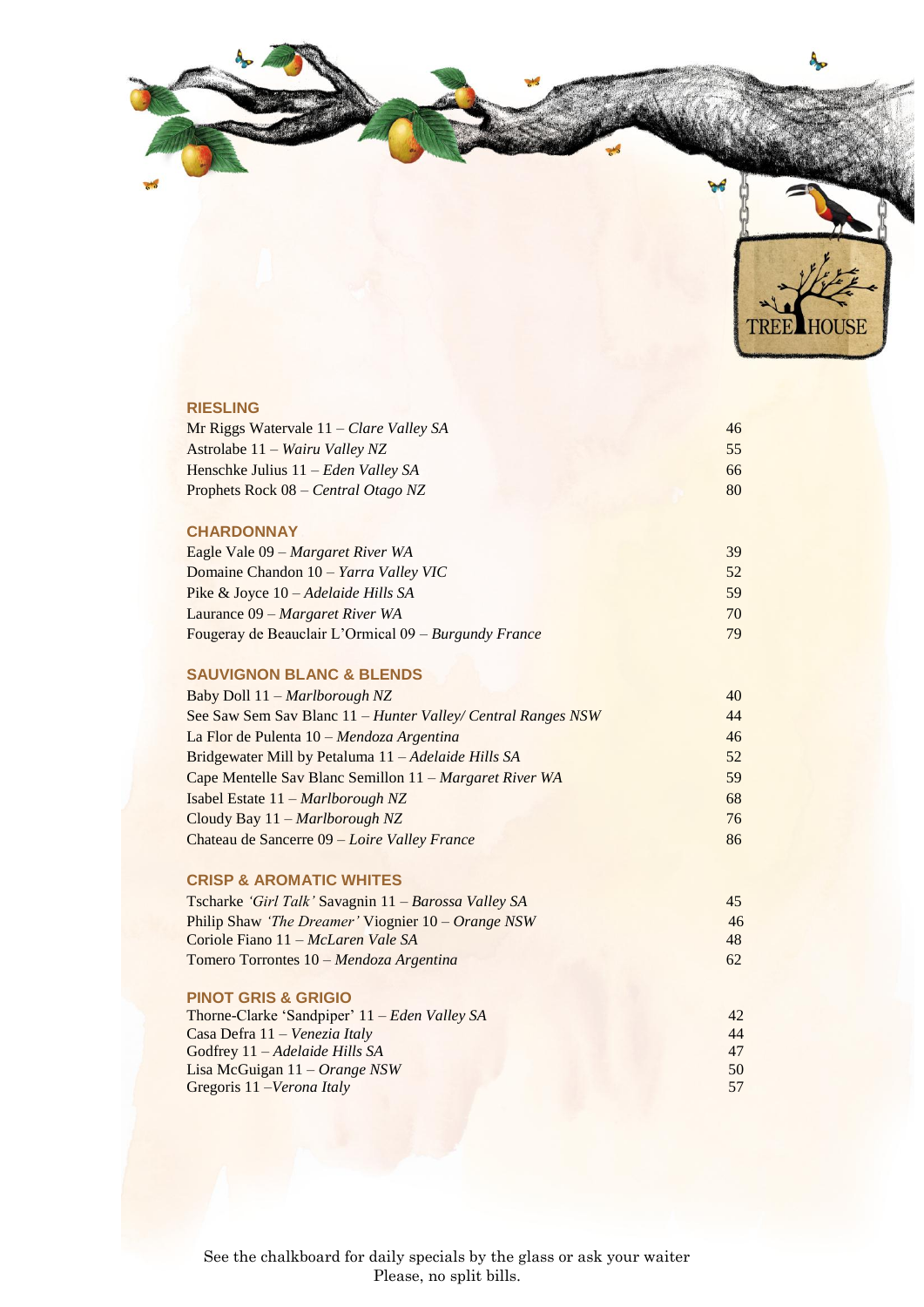



## **ROSE**

Bouchard Aine NV – *Burgundy France* 39 Schwartz 'The Dustkicker' 09 – *Barossa Valley SA* 43 Littledale Rose 07 *– Hunter Valley NSW* 48

# **PINOT NOIR**

| Yealands Way 10 - Central Otago NZ                                | 48 |
|-------------------------------------------------------------------|----|
| Helen's Hill 09 - Yarra Valley VIC                                | 59 |
| Neudorf ' <i>Tom</i> 's <i>Block</i> ' $10 - Nelson NZ$           | 73 |
| Louis Jadot Cote De Nuit Villages Le Vaucrain 08 – Beaune FR      | 78 |
| Stefano Lubiano 11 – Derwent Valley TAS                           | 81 |
| Philip Shaw 'No8' $09 - Orange$ NSW                               | 86 |
| Port Phillip 'Morillon'09 – Mornington Peninsula VIC              | 99 |
|                                                                   |    |
| <b>MALBEC &amp; BLENDS</b>                                        |    |
| La Flor de Pulenta Malbec 10 – Mendoza Argentina                  | 50 |
| Terrazas Reserva Malbec 09 – Mendoza Argentina                    | 68 |
| Vistalba Corte B Malbec Cabernet Sauvignon 06 – Mendoza Argentina | 79 |
|                                                                   |    |
| <b>MERLOT &amp; BLENDS</b>                                        |    |

| Te Awa Merlot 09 – Hawkes Bay NZ                                                      | 48 |
|---------------------------------------------------------------------------------------|----|
| Belgravia Merlot 10 – Orange NSW                                                      | 52 |
| 'Ladies Who Shoot Their Lunch' Merlot Lagrein Tempranillo 10 – Strathbogie Ranges VIC | 65 |

#### **FOREIGN LEGION & AROMATICS**

| Bodegas Enguera Tempranillo 09/10 - Valencia Spain                       | 46 |
|--------------------------------------------------------------------------|----|
| Poggiotondo Chianti Cerro del Masso DOCG 09 – Tuscany Italy              | 55 |
| Kangarilla Road Primitivo 09 – Mclaren Vale SA                           | 55 |
| Margan Barbera 09 – Hunter Valley NSW                                    | 60 |
| St Hallett GST (Grenache/shiraz/touriga nacional) 08 – Barossa Valley SA | 65 |